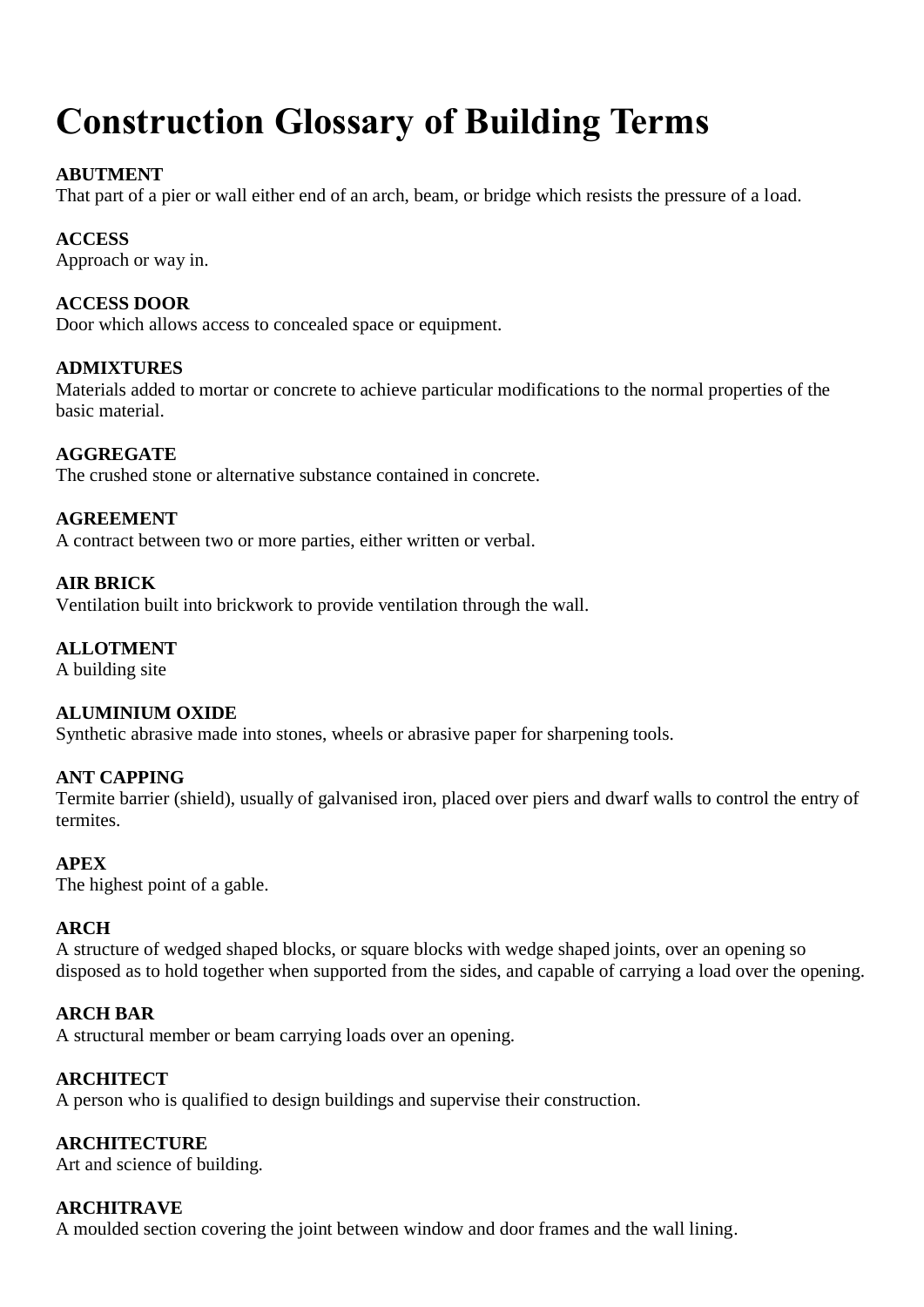# **AREA**

The measure of a plane surface within defined boundaries, eg land, buildings.

# **ARRIS**

A sharp corner formed by the join of two surfaces along a length of timber or brick.

# **AUSTRALIAN STANDARD**

Approved standard for material, equipment, technique or procedure as set down by the Standards Association of Australia (SAA).

# **BACKFILL**

To fill the earth, any remaining space after placing concrete, brickwork, timber, pipes etc in an excavation.

# **BACK-PUTTYING**

The application of glazier's putty under glass on which it is bedded.

# **BAGGING**

A masonry process in which thin mortar is applied to the face of the work with some coarse material.

# **BALCONY**

A platform, enclosed by a railing or balustrade, projecting from the face of either an inside or outside wall of a building (eg a gallery in a theatre).

# **BALUSTER**

A small post used to support a hand-rail.

# **BALUSTRADE**

A series of balusters supporting a hand-rail.

# **BARGE BOARD**

The board covering the roof timbers on the gable or skillion end of a roof, fixed parallel to the roof slope.

#### **BASEMENT**

A room or rooms of a building, in part or wholly below ground level.

#### **BATT**

Any portion of a full brick.

#### **BATTER**

The slope of a wall of buttress built at an inclination to the vertical plane.

#### **BAY WINDOW**

A window of varying shapes, projecting outward from the wall of a building, forming a recess in a room.

#### **BEAD**

A moulding, generally of small size in cross section.

#### **BEAM**

A horizontal load-bearing structural member.

#### **BEARER**

A member of floor framing, spanning piers and supporting joists.

#### **BED JOINT**

Horizontal joint in brickwork.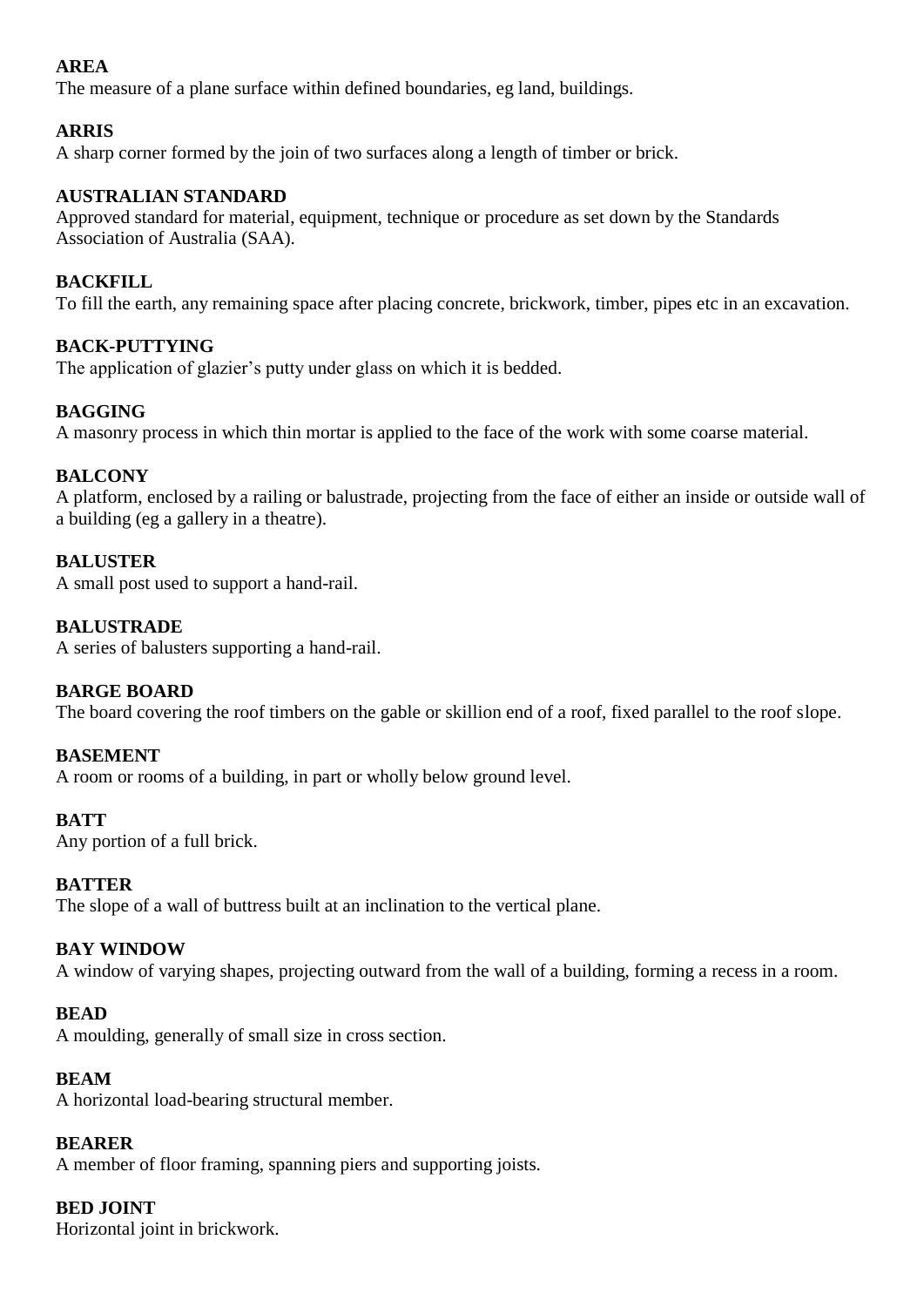# **BENCHMARK (BM)**

A fixed point of reference, the elevation of which is known and referred to during levelling operations.

# **BEVEL**

An angle formed between two straight lines meeting at an angle other than 90°.

# **BIRDSMOUTH**

A notch cut out of roof rafters to secure a firm bearing on top plates.

# **BIT**

An interchangeable cutting tool inserted into chuck of drilling machine.

# **BOND**

Pattern for laying bricks so that none of the perpends are in line in adjacent courses.

# **BONING RODS**

Three rods with tee heads used to sight a straight line between two given points.

# **BORE**

Diameter of centre hole in circular saw blade.

# **BORERS**

Several species of insects and larvae that tunnel into timber.

# **BOWING**

Deformation of timber at right angles to its face.

# **BRACE**

A member, usually a diagonal, which resists lateral loads and/or movements of a structure.

# **BRICK(s)**

#### **Common**

`Blocks of material moulded from clay or cement used for building or paving purposes. Usually bricks burnt in continuous kilns; used in general work.

#### **Face**

Best quality bricks used for face or external work, or for other special work.

#### **BRICK CONSTRUCTION**

A construction where the external and internal walls are built of brick.

#### **BRICK VENEER**

Framed construction with an outside skin of brickwork tied to the frame.

# **BUILDING BY-LAWS**

Regulations by which local authorities control building construction. No new building work or alteration of existing structures may be carried out unless these regulations are observed.

#### **BUILDING LINE**

A line established by the local council which is the minimum distance that must be maintained from the building to the street boundary.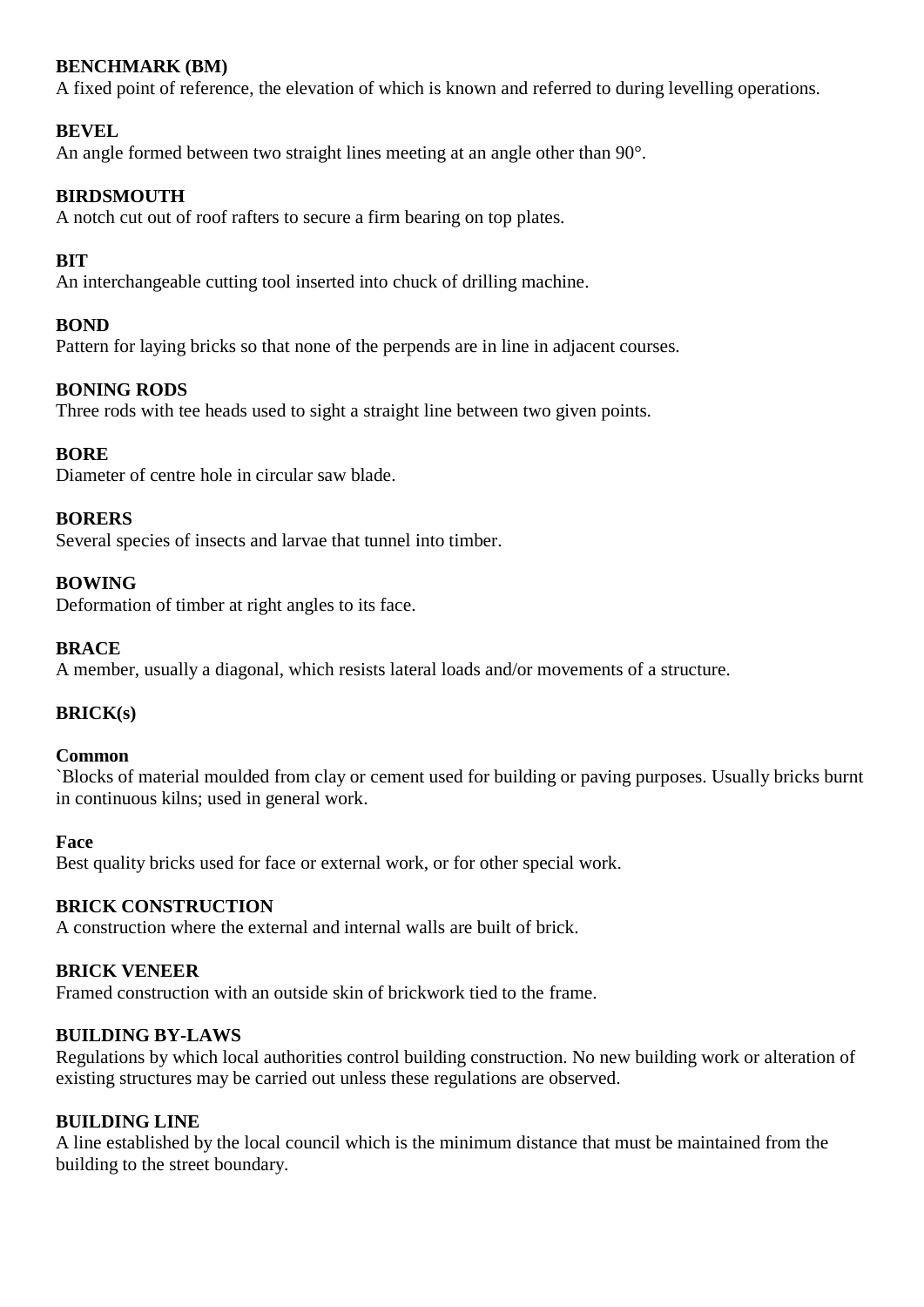# **BUILDING TRADES**

All trades which have a part in the construction of a building (eg carpentry, masonry, painting, plumbing, electricity, heating).

# **CAMBER**

A convexity upon an upper surface (eg beam, bridge, lintel).

#### **CANTILEVER**

A projecting beam supported at one end, or a large bracket for supporting a balcony or cornice. Two bracket like arms projecting toward each other from opposite piers or banks to form the span of a bridge making what is known as a cantilever bridge.

# **CAPPING**

The uppermost part on top of a piece of work.

# **CAPPING BRICK**

Bricks which are specially shaped for capping the exposed top of a wall.

# **CARPENTRY**

Trade of preparing, cutting and fixing timber in building construction.

#### **CAST**

To place some plastic material in a previously constructed form.

#### **CAST IN-SITU**

Concrete cast or poured in its permanent position in prepared forms (eg concrete steps, hearth slabs, floors, beams, lintels).

#### **CAVITY WALL**

A hollow wall, usually consisting of two brick walls erected 40 to 50mm apart and joined together with ties of metal.

#### **CCA**

Copper chrome arsenic salts used in preservation of timber.

#### **CEILING**

#### **Height**

The overhead internal lining of a room. The height of a room measured from floor surface to ceiling, or, where there is no ceiling, to the underside of the rafters.

#### **Joist**

A structural member which binds the wall and roof framing together and carries the mass of the ceiling sheeting.

#### **CEMENT (Portland)**

Obtained by crushing and burning limestone in kilns, the resulting clinker being finely ground with gypsum and with the addition of various aggregates is used for many purposes (eg concrete, mortar)

#### **CENTRING**

A temporary framework support under an arch during its construction

#### **CHALK LINE**

Length of string thoroughly coated with chalk dust, used to strike a straight guide line on a material. Line which is made with a chalking line.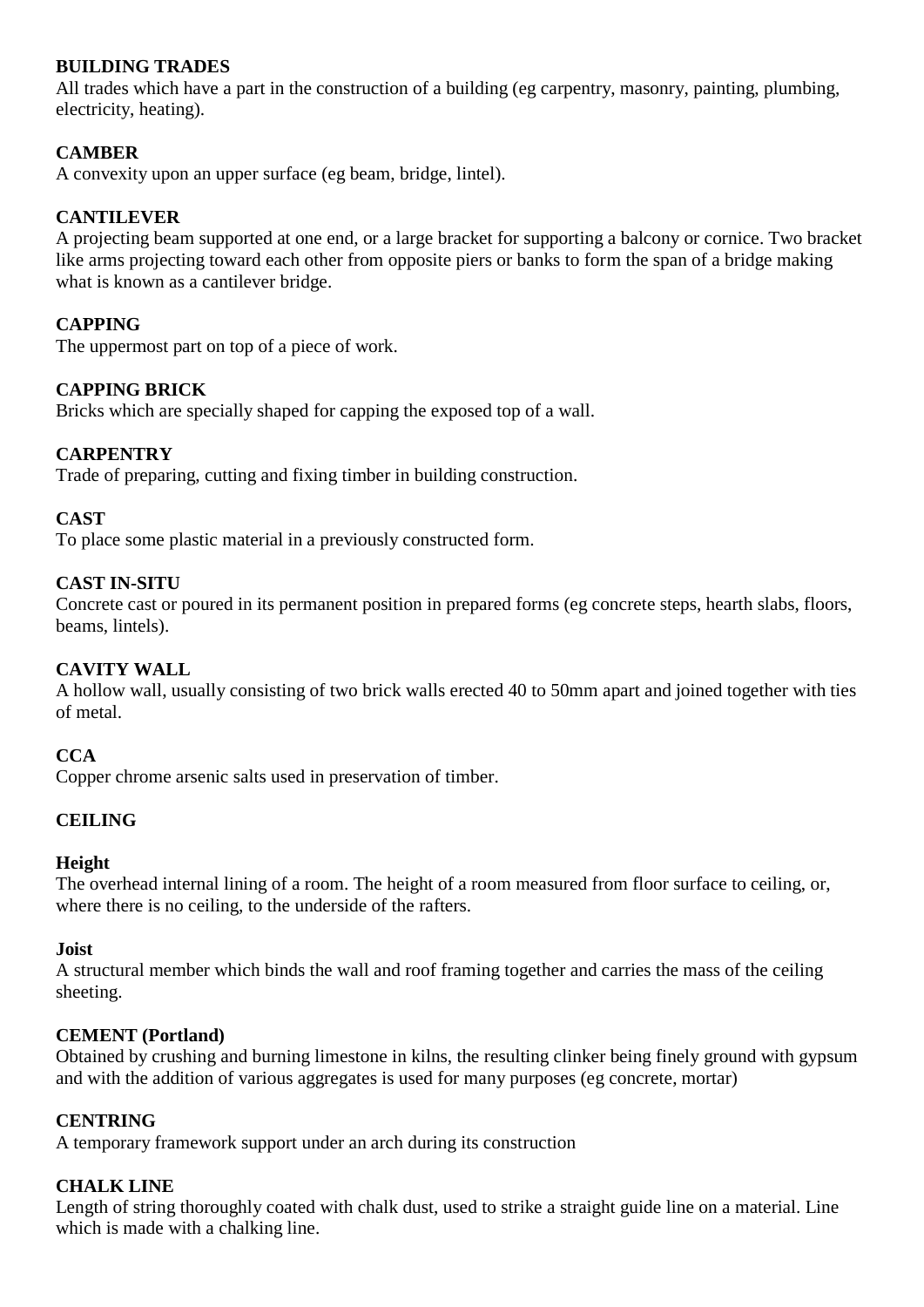# **CHAMFER**

To take off the edge or arris of any material to a small depth at an angle of about 45°.

# **CHASE**

A rough groove or recess cut into a masonry wall for water pipes, conduit etc.

# **CIVIL ENGINEERING WORKS**

Works comprising a structure other than a building and its associated site works such as a dam, bridge, road etc or an operation such as dredging, dewatering, soil stabilisation.

# **CLADDING**

Any material used to face a building or structure.

# **CLERK OF WORKS**

Supervisor of a building project, employed by the architect or the building owner, to ensure that the architect's plans are followed accurately and that workmanship is of an appropriate quality.

# **COARSE AGGREGATE**

Hard stone, basalt, dolerite, cracked river gravel greater than 4.75mm in diameter - a component of concrete.

# **COLUMN**

Free standing vertical load bearing member. See *engaged column*

# **COMPRESSIVE STRENGTH**

Resistance of a material to a crushing force.

# **CONCRETE**

Artificial rock of cement, sand and aggregate.

# **CONCRETE BLOCK**

A concrete building block.

# **CONSTRUCTION**

The process of assembling materials and erecting a structure. The medium in which a building is built (eg wood, steel or masonry).

#### **CONSTRUCTION JOINT**

Joint which occurs because of the sequence of construction, unlike an expansion joint.

# **CONTOUR LINE**

A line drawn on a site plan joining points of the same elevation.

## **CONTRACT DOCUMENTS**

Working drawings, specification and details which form part of the formal contract between the Client and the Contractor.

#### **CONTRACTOR**

One who agrees by written agreement or contract to supply materials and perform certain types of work for a specified sum of money.

# **CORDLESS DRILL**

A portable drilling machine powered by rechargeable batteries.

#### **COUNTERSINK**

A tapered recess, cut around a pilot hole for a screw, to receive the head of the screw.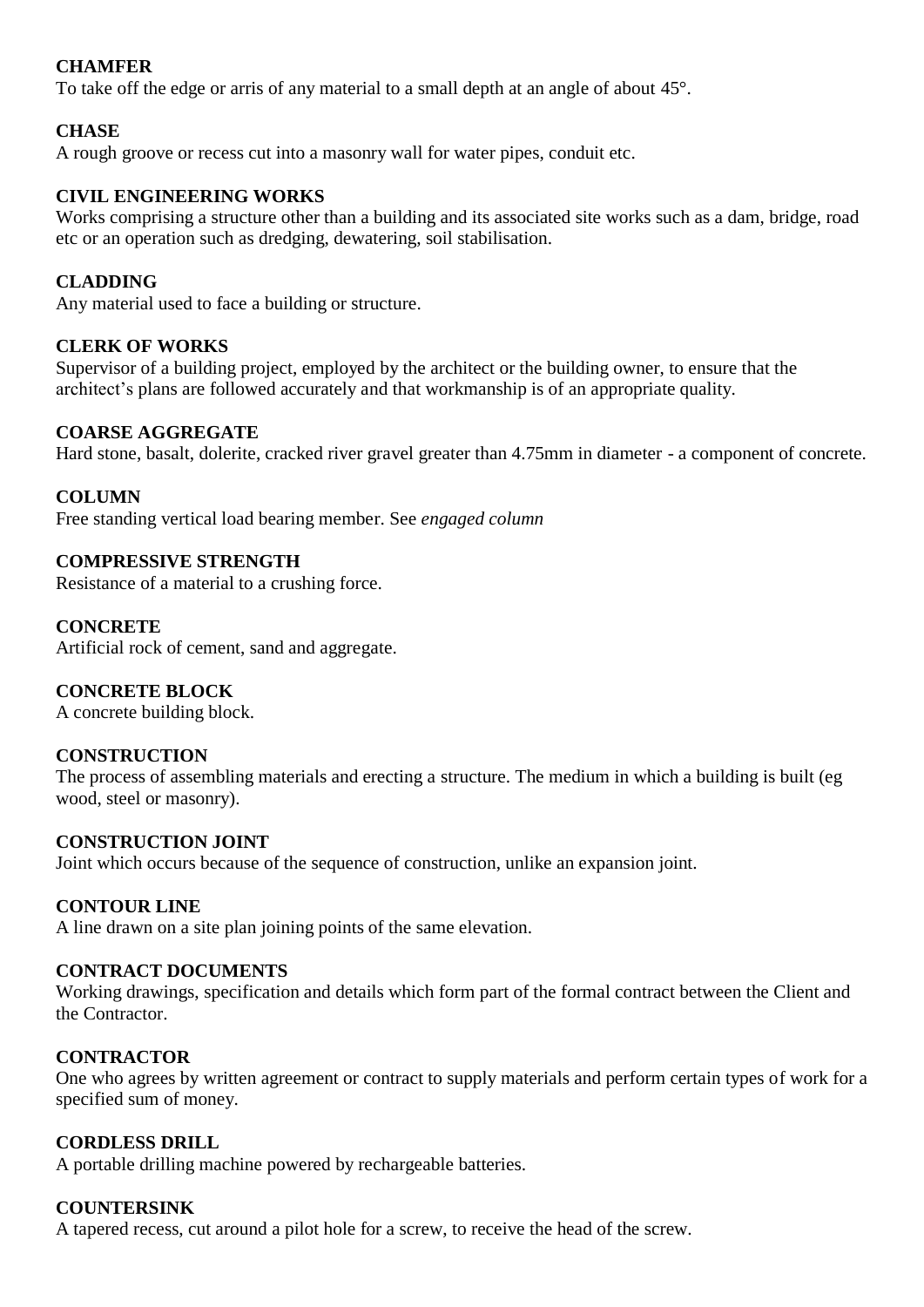# **COURSE**

A single row or layer of bricks.

# **COVER**

The actual distance a board will cover in width after milling; notably in flooring, weatherboards and lining boards.

# **CRAMP**

To compress edgewise the boards of a floor.

# **CRANES**

Mechanically operated devices which are located on or around a building site for the purpose of lifting building components or equipment into position.

# **CRAZING**

Fine cracks that may occur on plastered or rendered surface.

# **CROSS BRACE**

Any crosspiece which diverts, transmits, or resists the pressure of a load.

# **CROSS CUTTING**

Cutting timber across the grain.

# **CUL DE SAC**

An access street with a blind end usually in the form of a turning space for vehicles.

# **CUPPING**

Distorting of wide boards showing curvature across the grain causing the broad surface to be concave.

#### **CURING**

Treatment of concrete or cement rendering to facilitate hardening.

# **DAMP PROOF COURSE (DPC)**

A barrier, usually physical, built into masonry to prevent moisture migrating up from the ground or down from above, eg chimneys, parapets.

#### **DATUM**

A predetermined level on a site from which all other levels are established.

#### **DEAD LOAD**

A permanent, inert load on a building or other structure due to the weight of its structural members and the fixed loads they carry, which impose definite stresses and strains upon the structure.

# **DIAGONAL BRACE**

An oblique framing member securing wall framing lateral in vertical position.

#### **DIMENSION**

A measure of distance.

#### **DISTRIBUTED LOAD**

A load spread over a surface expressed in kilograms per square metre, or along a length of member expressed in kilograms per metre.

#### **DOOR(s)**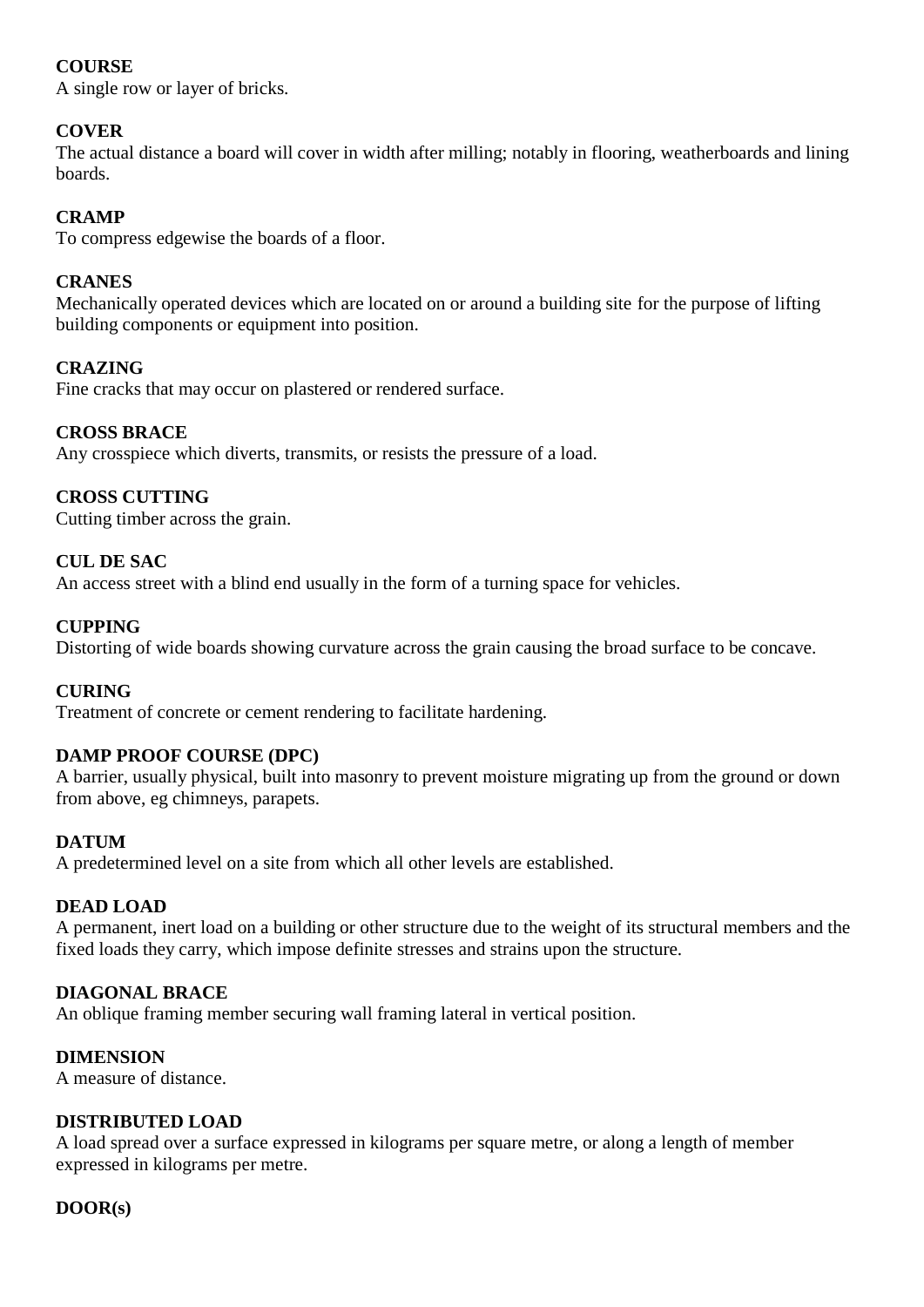**Flush** A smooth-faced door.

**Hollow core** A door with infill of expanded cardboard.

**Solid core** A door with blockboard fill

**DOOR FRAME** A frame into which a door is fitted.

**DOOR HEAD** The upper part of the frame of a door.

**DOOR JAMBS** The two vertical members of a door frame.

# **DOOR LEAVES**

In wide openings, a door may be made up into two or more individual sections or "leaves", which are hinged together.

# **DOWEL**

A wood or metal pin used to strengthen a joint by its insertion partly into each of the joined pieces.

# **DRESSED**

Timber that has passed through a planing machine to produce smooth surfaces.

# **DUMPY LEVEL**

An optical levelling instrument.

# **DUST MASK**

A device fitted over the nose and mouth to prevent inhalation of toxic dust or fumes.

# **DWARF WALL**

A brick wall from footing level or underside of floor framing.

# **EAR MUFF**

A shield worn over ears to protect against excessive noise.

# **EAR PLUG**

A device fitted over the nose and mouth to prevent inhalation of toxic dust or fumes.

# **EAVE**

The lower part of a roof that overhangs the walls.

# **EFFLORESCENCE**

A white or coloured powder sometimes formed on the surface of masonry by deposit of soluble salts.

# **ELEVATION**

A geometrical drawing of a facade of a building.

# **END MATCHING**

Milled tongue and groove on the ends of flooring boards.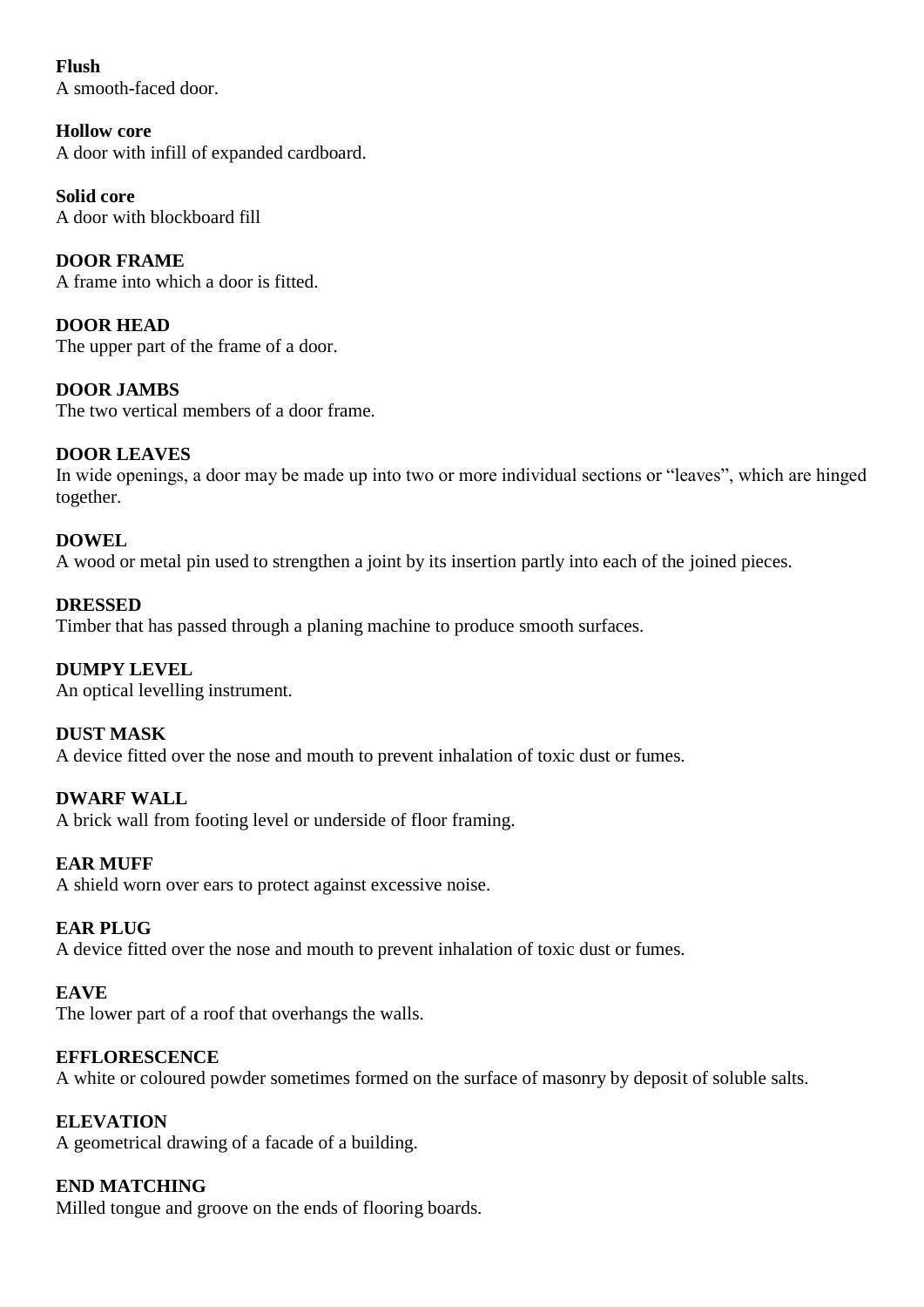# **ENGAGED COLUMNS (PIERS)**

Columns or pilasters attached to a wall.

# **ENGINEER**

A professionally qualified person, who when associated with building and planning, designs, supervises and manages Civil, Structural and Services components of projects.

# **EXCAVATION**

A hole made by removing earth.

# **EXPANSION JOINT**

A joint in a building to permit thermal movement or creep.

# **EXPANSION STRIP**

A soft, resilient material used to fill the void provided for the expansion and contraction of any two adjacent substances.

# **FACE PUTTYING**

The process of applying putty to the edge faces of a window sash after inserting the glass in a rebate.

# **FASCIA**

A board fixed horizontally to the lower ends of the rafters, to which guttering may be fixed. Also forms the outside board of a boxed eave.

# **FIBRE CEMENT**

A product made of cellulose fibre, fillers, Portland cement and water.

# **FILLET**

A small strip of wood or a flat moulding of small section.

#### **FINISHES**

The final applied coat or natural surface of a material used in walls, ceilings or floors of a building.

# **FIRST FLOOR**

The floor which is next above the floor at ground level

#### **FLASHING**

A strip of impervious material used to prevent the ingress of water between two surfaces.

# **FLUSH JOINT**

To place two adjacent surfaces together in the same plane. To form an invisible joint between two such surfaces, eg sheets of plaster-board.

# **FOOTING**

The construction whereby the weight of the structure is transferred from the base structure to the foundation.

#### **FORMS**

Prepared forms of timber or other material for the casting of concrete.

# **FOUNDATION**

The ground upon which the footings of a building are constructed.

# **FRONT AGE**

The line or lines marking the division between a building site and a street.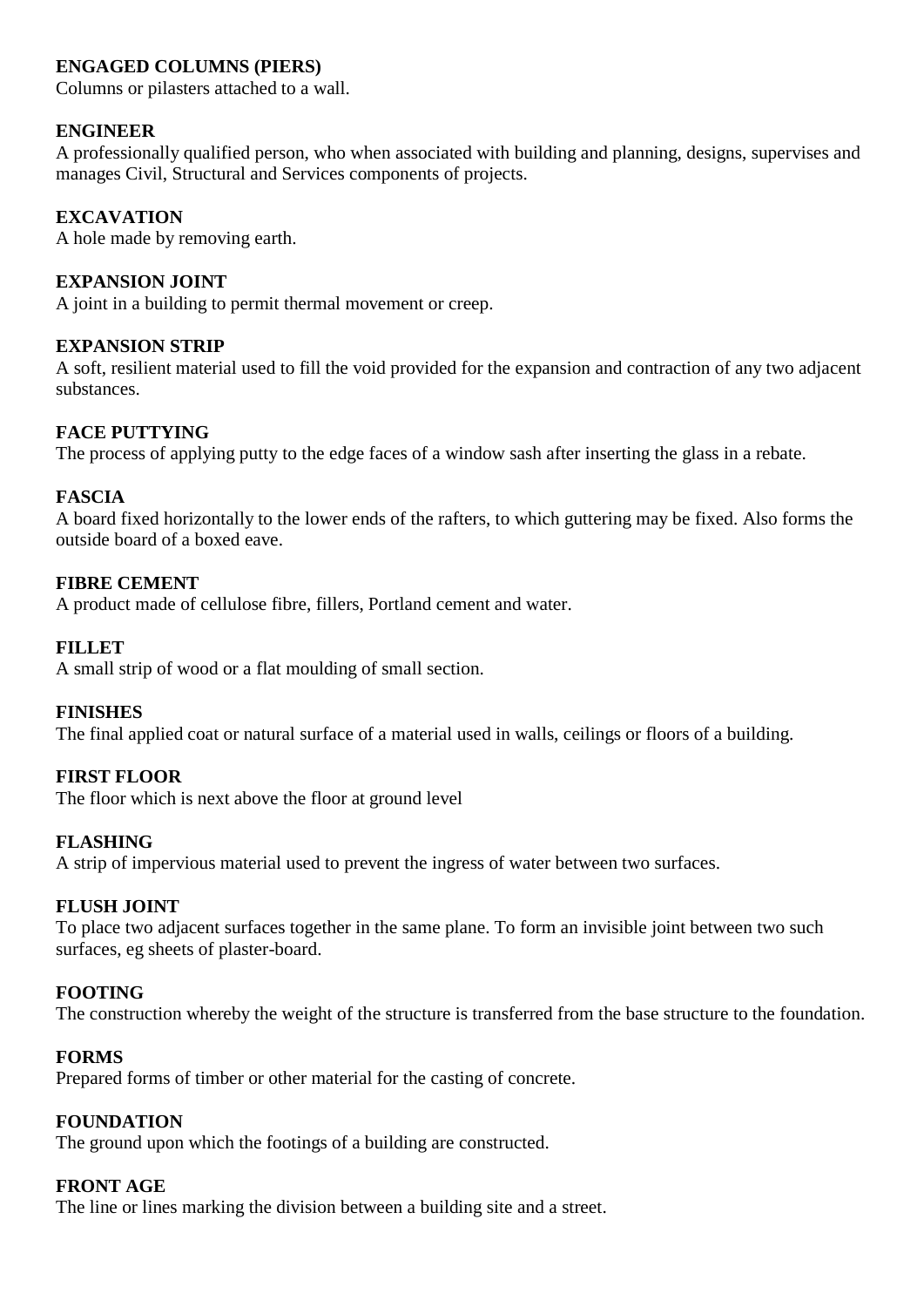# **GABLE**

The triangular end of a house formed at the end of a pitched roof, from eaves level to apex.

# **GABLE ROOF**

A roof shape consisting of two sloping surfaces.

# **GOVERNMENT ACTS**

Legislation passed by the relevant State or Federal Parliament to control a specific activity, eg Construction Safety Act.

# **GRADING**

A classification of timber by strength requirement to perform a specific tasks.

# **GRAIN**

Description of direction of growth of wood.

# **GROUND LINE**

The ground level or natural grade line.

# **GROUND PLAN (FLOOR)**

Plan view of a horizontal section of a building showing the layout of rooms on the ground floor.

# **GROWTH RINGS**

Reflection of seasonal growth pattern in timber.

# **HALF-LAPPED JOINT**

A joint in woodwork where two members are halved in thickness and joined by lapping.

# **HALVING**

*see half-lapped joint*

# **HAMMER DRILL**

A portable drilling machine which exerts hammer blows to the head of the drill as it rotates for drilling masonry materials.

#### **HANDRAIL**

Railing which serves as a guard and which is intended to be grasped by the hand to serve as a support.

#### **HARDBOARD**

A timber sheet product manufactured of compressed wood fibre.

#### **HARDWOOD**

A pored timber.

#### **HEADER**

A brick laid with its short end to the face of the wall.

#### **HEARTWOOD**

The more durable inner part of tree trunk where cells seem only to provide support to the tree.

#### **HIGH GLOSS**

A lustrous, enamel like finish.

# **HIP**

A slanting ridge formed by the intersection of two sloping roof surfaces at an external corner.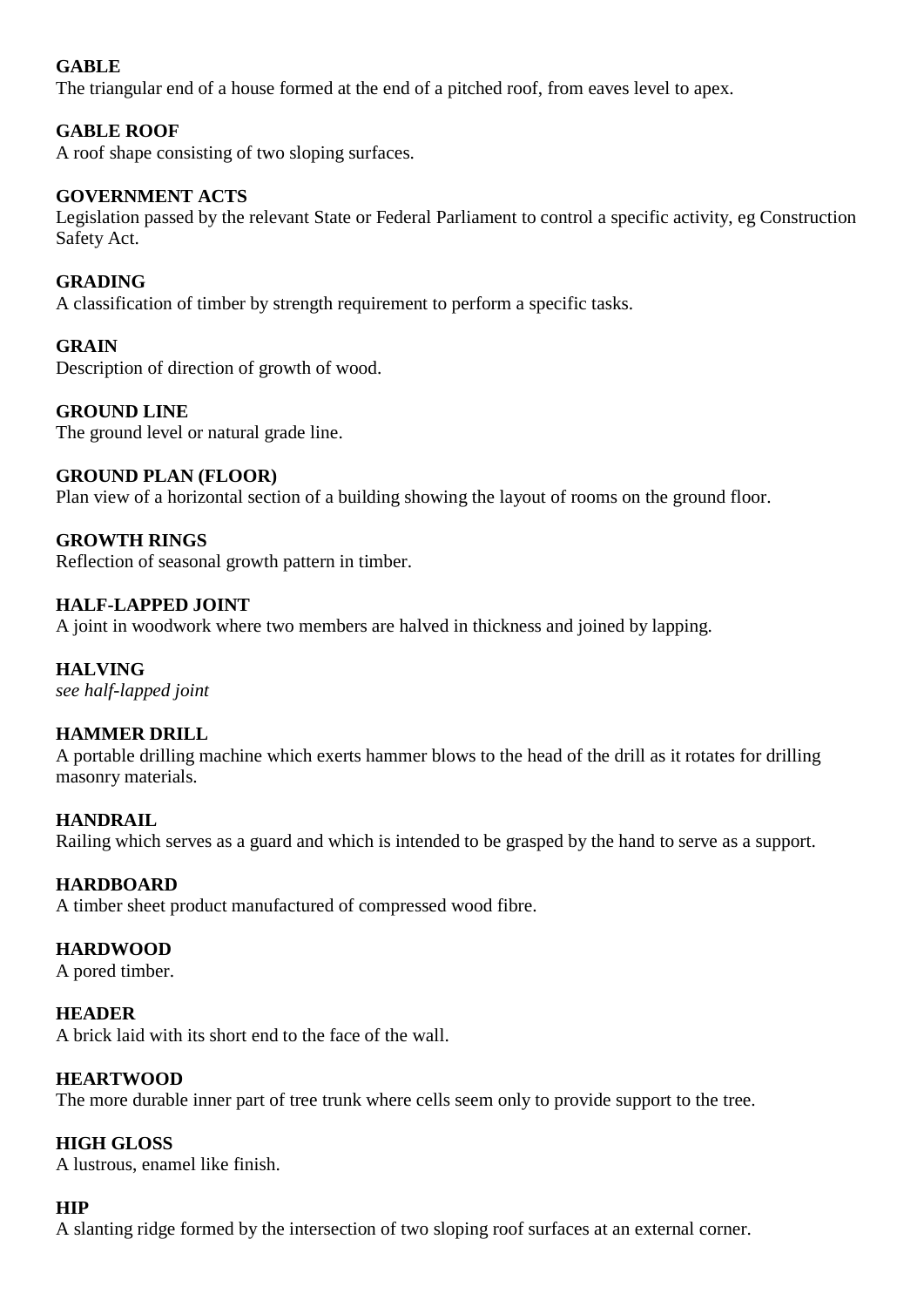# **HIPPED ROOF**

A roof with an end roughly pyramidal in shape, with surfaces sloping upwards from all three eaves.

# **HOIST**

Any device or machine used in building for lifting materials.

# **HORIZONTAL LINE**

Line that is a tangent to the curvature of the earth's surface. eg at any given point it is parallel with the surface of still water.

# **HOT DIP GALVANISED**

Process by which iron or steel is immersed in molten zinc to provide protection against corrosion while in service.

# **HOUSING**

Recess cut across the face of a piece of timber to receive the end of another piece.

# **HURDLE**

see *profile*

#### **IDENTIFICATION SURVEY**

A survey which indicates whether a building is erected on the correct allotment and does not encroach on any of the side boundaries.

# **ISOLATED PIER**

A pier supporting floor framing at points not attached to dwarf walls.

# **JOINERY**

Doors, windows, cupboards, manufactured in a joiner's shop.

# **JOISTS**

#### **Ceiling**

Timber members spanning between walls or other supports, to which the ceiling battens or ceiling is attached.

#### **Floor**

Timber members to which the flooring is fixed.

#### **KERB**

An upstand. A raised edging to a pavement or path.

#### **KERFING**

The process of cutting grooves of kerfs across a board so as to make it flexible for bending

# **KEY**

- a. Carpentry: timber or metal wedges used across or between two or more members to act as a tightening agent.
- b. Plastering: the roughening of a surface to form a bond for subsequent work.

#### **KICK BACK**

Tendency for a circular saw blade to move back sharply when becoming jammed in the cut.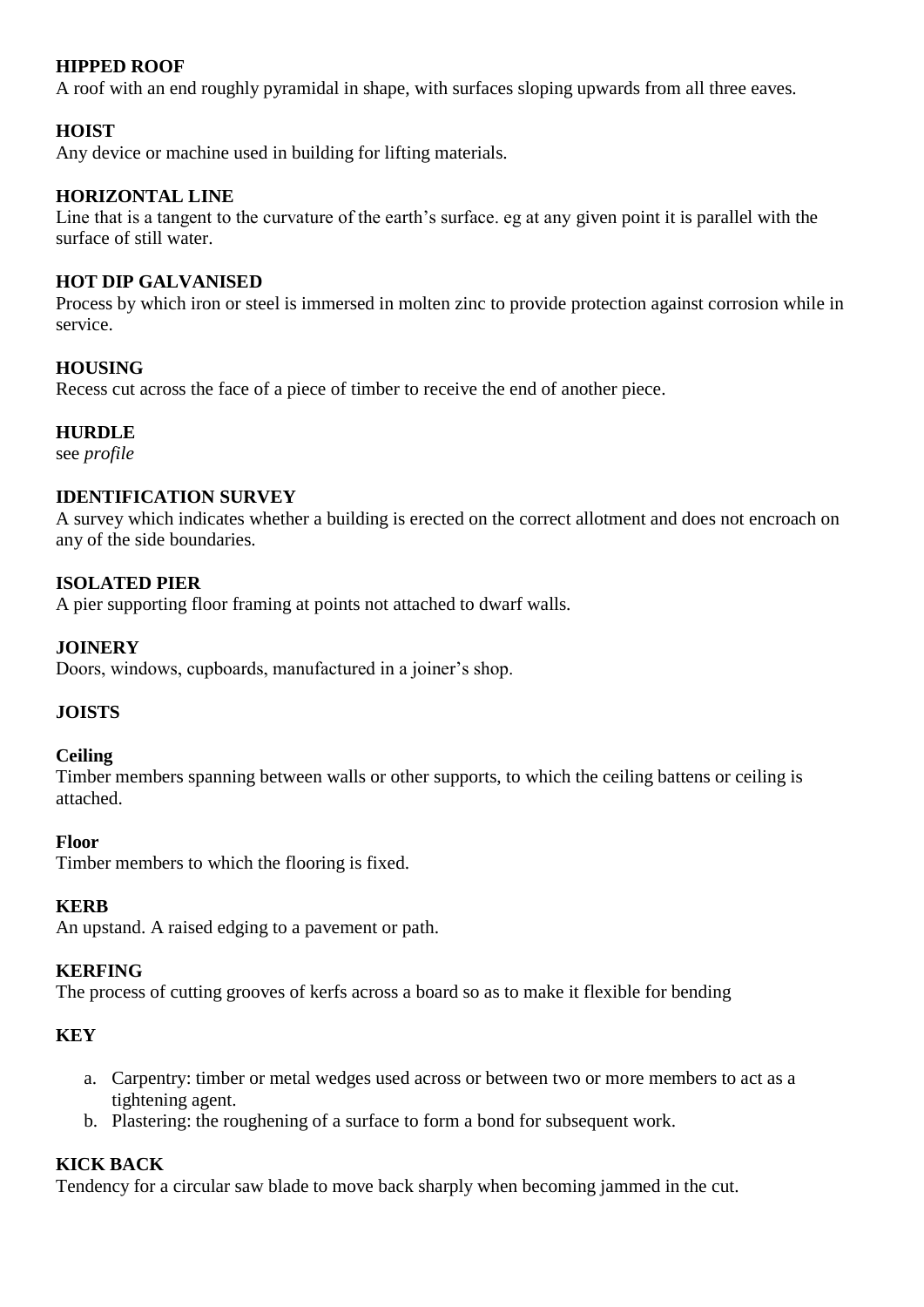# **KILN DRYING**

Controlled seasoning of timber by use of kilns.

# **KNOT**

Timber: Cross section of branch in sawn timber where it intersects with the main trunk. To paint, cover the knots in timber with a knotting preparation generally composed of shellac and methylated spirits.

# **LADDER**

Climbing equipment consisting of side rails and rungs to enable workers to change heights.

# **LEVELLING INSTRUMENT**

Device consisting of a spirit level attached to a sighting tube and the whole mounted on a tripod and used for levelling a surface to a horizontal plane (eg dumpy level).

# **LINE OF SIGHT**

The straight line projected from the telescope of a dumpy level.

# **LINING**

Internal covering to walls of framed construction.

# **LINTEL**

Structural member or beam carrying loads over an opening.

# **LIVE LOAD**

The load arising from the intended use or purpose of the building or structure, but excluding wind, snow and earthquake loads.

# **LYCTUS BORER**

A borer that attacks sapwood or hardwoods; thus, the term *Lyctus susceptibility*.

#### **MASONRY**

Brick, concrete, stone, artificial stone or terra cotta laid in mortar.

#### **MASTER KEYING**

A system by which all locks within a building are capable of being operated by one key. Often there are a series of sub-masters.

#### **MASTIC**

A waterproof adhesive plastic compound.

#### **MATRIX**

The mixture of sand and cement that binds together the aggregate of concrete.

#### **MILLED**

Timber that has passed through a moulding machine and is of a specific profile.

#### **MITRE**

Half the angle of a joint.

#### **MITRE SAW**

A circular saw which can rotate on a swivel base for cutting timber at angles up to 45°.

# **MODULE**

A unit of length used as a basis for dimensional coordination and by which the planning of buildings can be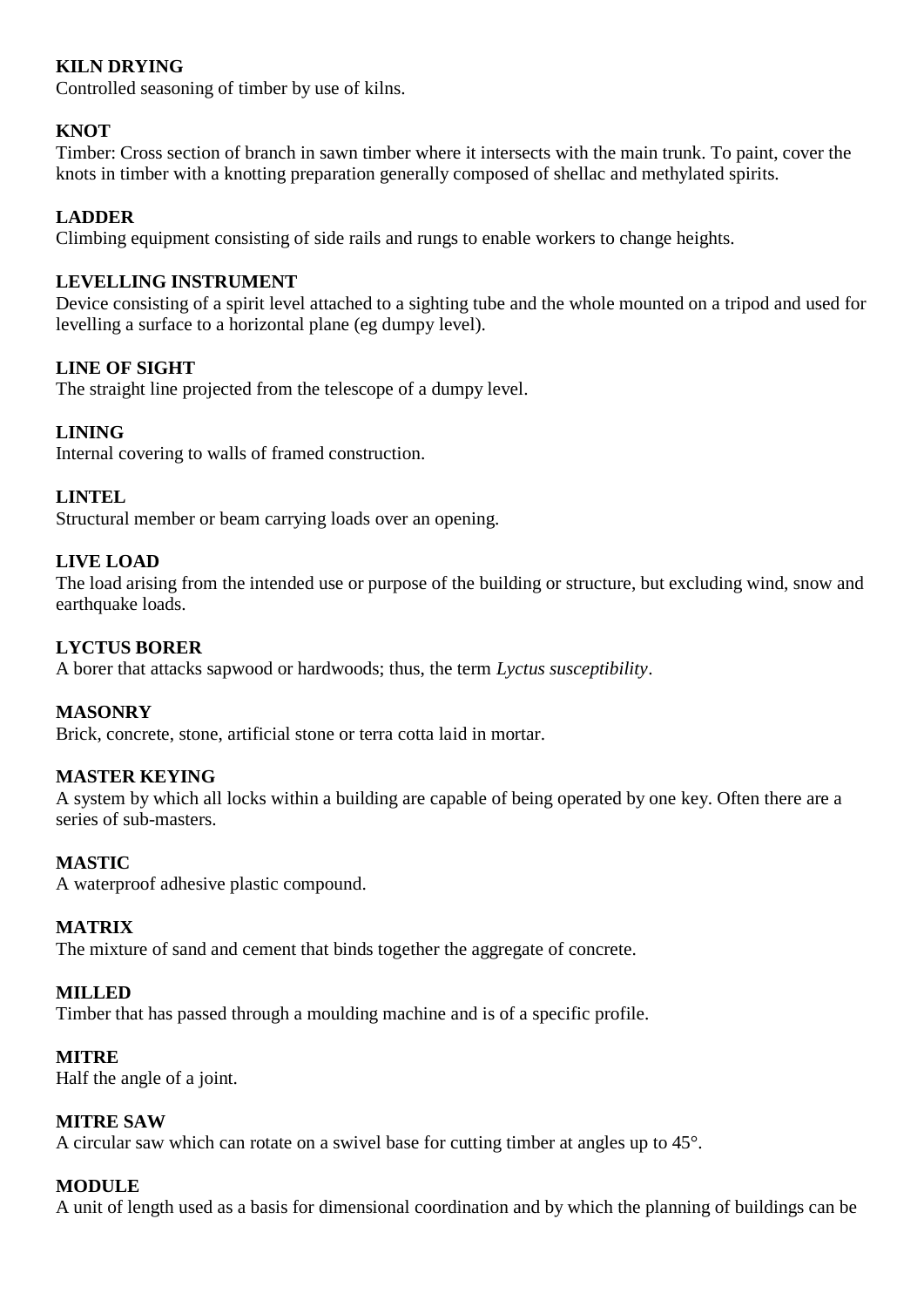to some extent standardised eg - a dimension of 100mm used as the fundamental increment in Modular Coordination.

# **MOISTURE BARRIER**

Material which is used to retard the flow of vapour or moisture into floor or walls.

# **MOISTURE CONTENT**

Mass of water contained in timber expressed as a percentage of dry wood fibre.

# **MONOLITHIC**

Any structure made of a continuous mass of material or cast as a single piece.

# **MORTAR**

A composition of lime and/or cement and sand mixed with water in various proportions.

# **MORTAR JOINTS**

Types of joints in finishing the mortar in stone or brick work.

# **MORTISE**

A recess in a piece of wood to receive a tenon or lock.

# **NEWELS**

Posts placed at top and bottom of flights of stairs to secure handrails, strings.

# **NOGGING**

A horizontal piece of timber fixed between studs in a framed wall.

# **NOMINAL SIZE**

Sawn sectional size of timber.

# **NON-LOAD-BEARING PARTITION OR NON–LOAD-BEARING WALL**

One which supports no vertical load except that of its own weight and merely defines spaces.

# **NOSING**

A projecting edge of any flat surface (generally rounded in section), eg the projecting edge of a stair tread.

# **NOTICES AND FEES**

A notice is advice of intention to build or alter any buildings or service usually required by the local authority. Fees are charges made by local authorities in connection with notices given.

#### **OFF FORM CONCRETE**

Concrete which is formed by placing and stripping from formwork and has no other applied finish.

#### **OFF-SITE**

In another place of building.

# **ORDINANCE**

See *Regulations*.

#### **ORTHOGONAL PROJECTION**

A drawing of the various views or sections of a building, so the projecting lines are perpendicular to the place of projection.

#### **OUTSIDE FOUNDATION LINE**

A line which indicates the location of the outside of the foundation wall for a new building.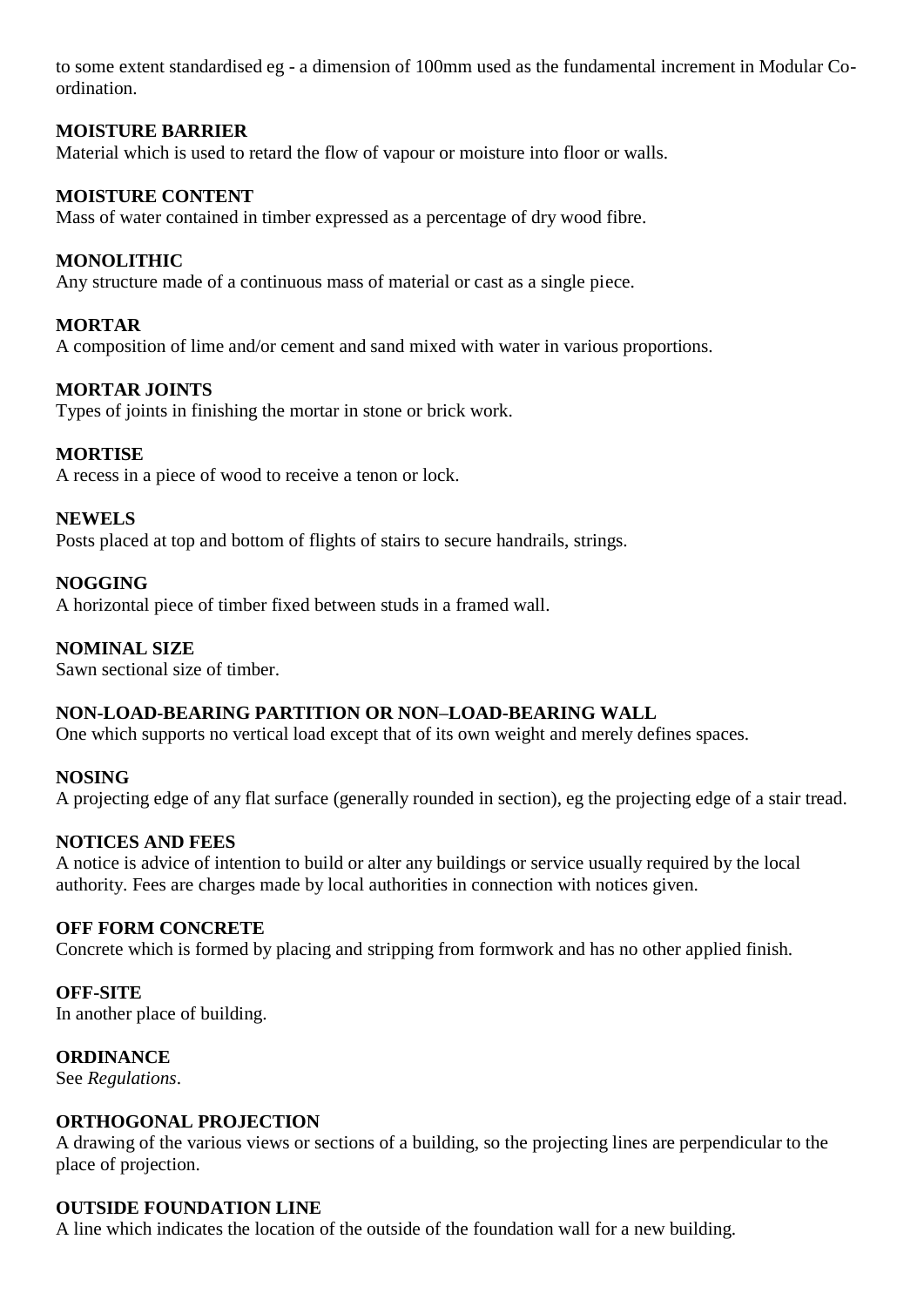# **OVERFLASHING**

The flashing which is built into the wall surface and sits over the upturned apron flashing.

# **OVERHANG (ROOF)**

The section of a roof extending over the external wall (see *Eaves).*

# **OVERLOADING**

Placing too heavy a load on a beam, column or floor.

# **PAINT**

Paint is usually a coloured liquid laid on the surface of building materials by a brush, roller or spray gun, drying as an impervious coat to protect the material covered from the effects of the atmosphere and also for decorative purposes.

# **PAINTER'S PUTTY**

A plastic substance composed of a mixture of whiting and linseed oil and sometimes including white lead, used for fixing panes of glass in window frames and to fill nail holes and defects in wood before applying paint or enamel.

# **PANE**

Single piece of glass in a window or door.

# **PANEL**

An area on a wall, ceiling, raised above or sunk below the general surface; a piece of wood framed within four other pieces of wood, as in the styles and rails of a door, but often applied to the whole square frame and the sinking itself; in fencing, a section or infilling between two posts.

#### **PARAPET**

Low wall at the edge of a roof, balcony, bridge or terrace.

#### **PARTICLEBOARD**

A manufactured material formed by bonding together flakes of wood and pressing them into a dense sheet.

#### **PARTY WALL**

The wall between two adjoining buildings but common to and used to advantage of both buildings.

#### **PERGOLA**

An open framework over a path, terrace or patio.

#### **PERPENDS**

The vertical joints in a masonry wall.

#### **PIER**

A vertical member of base structure.

#### **PILOT HOLE**

A hole drilled to receive a nail or screw.

#### **PITCH**

The angle of inclination to the horizontal of a roof or stair.

# **PLANK**

A timber member between 50mm and 100mm thick and over 150mm wide.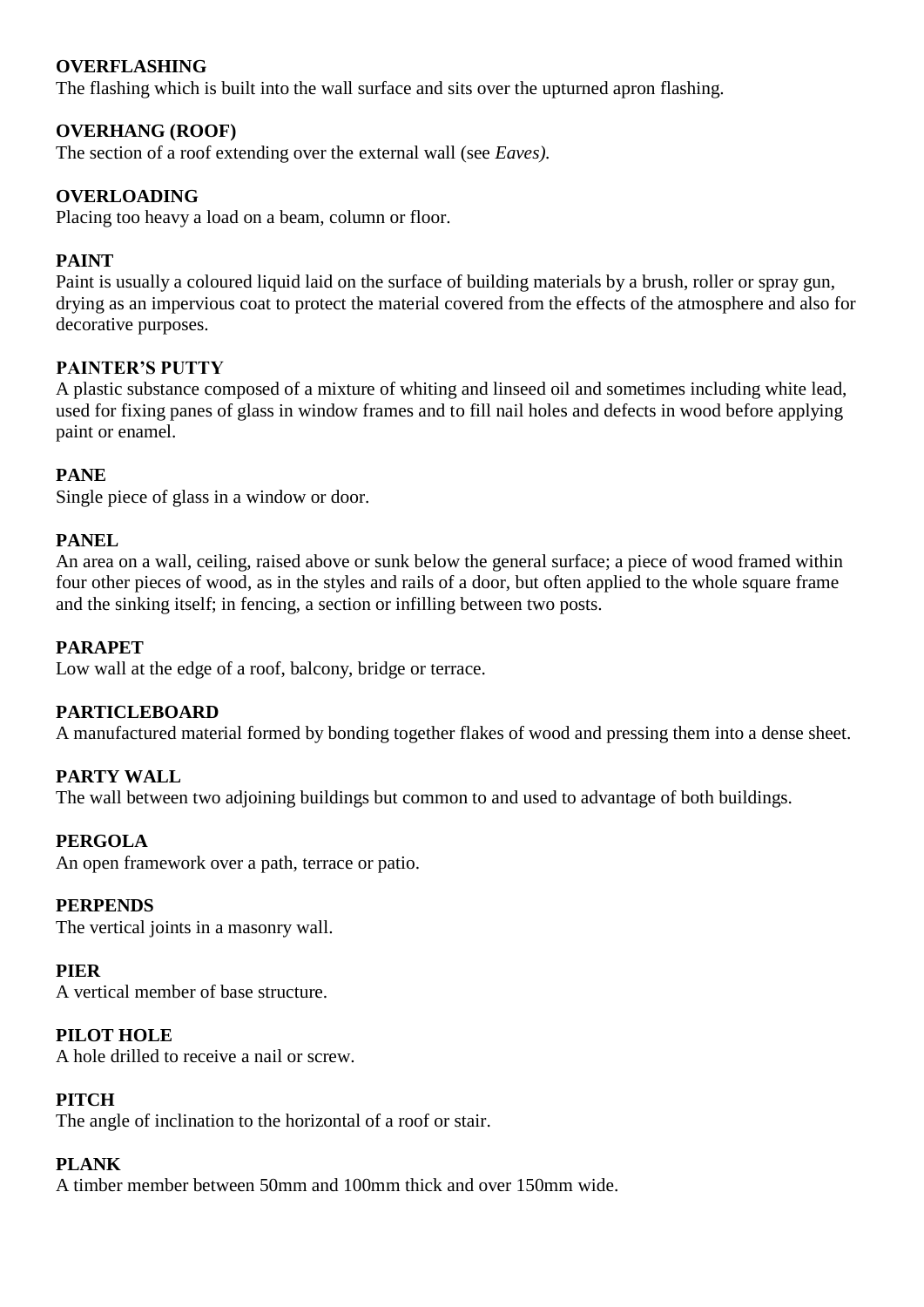# **PLANT**

Tools and equipment used in building operations. To attach or fix by nailing or otherwise, eg planted door stop.

# **PLASTER**

Material of a mortar like consistency used for covering walls and ceilings of buildings usually made of Portland cement mixed with sand and water.

# **PLASTERBOARD**

A rigid insulating board made of plastering material covered on both sides with heavy paper.

# **PLASTERING**

Any calcareous compound, usually of gypsum plaster, Portland Cement or lime putty and sand, that has been applied to a surface in a plaster state and sets hard.

# **PLASTIC PAINTS**

Synthesised paints using a form of liquid plastic as vehicle.

# **PLUMB**

Vertical or perpendicular.

# **PLUMBER**

A qualified tradesperson who fixes metal roofing, installs waste pipes, water systems and gas piping.

# **PLY OR PLYWOOD**

Two or more thin sheets of wood glued together, with the grain of adjacent layers usually at right angles to each other to form a sheet.

# **PORTAL FRAME**

Joining the rafters of a roof and wall frame together by a rigid joint such as that provided by welding.

#### **PORTABLE POWER SAW**

A circular saw powered by an electric current. Can be carried and operated when held by hand.

#### **PORTLAND CEMENT**

A component of concrete and mortars which combines with water to provide the cement agent. Named for its resemblance to Portland stone.

#### **POSIDRIVE**

Type of slot formed in the head of screws providing a very positive grip for the screwdriver.

#### **PRE-CAST**

Poured or cast in any place other than its ultimate position (eg pre-cast units of concrete houses).

# **PRE-CAST CONCRETE**

Concrete manufactured away from its ultimate location.

#### **PREFABRICATED CONSTRUCTION, PREFABRICATION**

The manufacture in a factory of whole or parts of buildings such as individual rooms, walls and roofs, in contrast with the conventional construction of a building piece by piece on the site.

# **PRIME OR PRIMING COAT**

In painting, to apply the first or priming coat.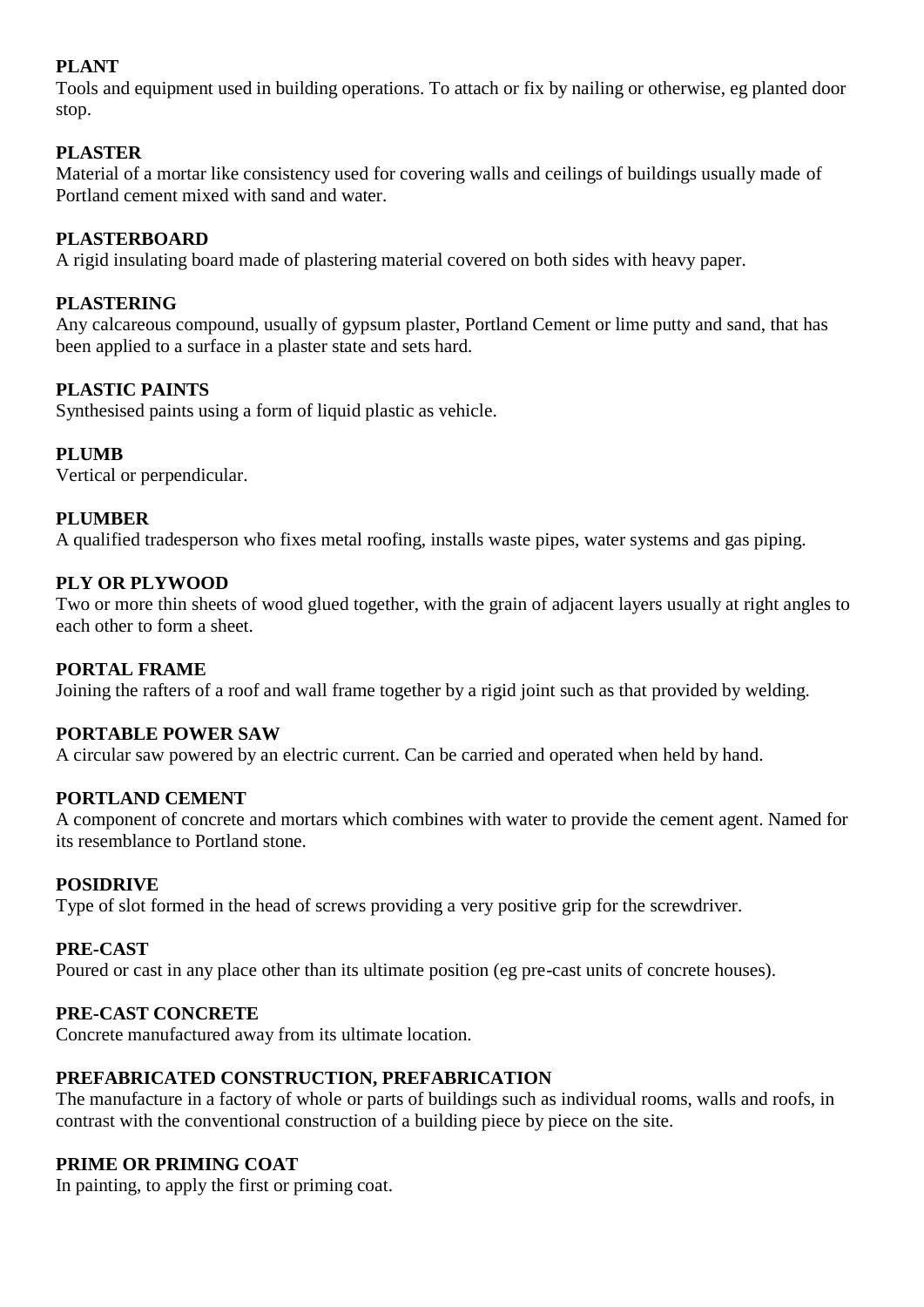# **PRIME COST SUM**

A sum allowed for and included in the contract specifications and/or Bill of Quantities by the architect to cover certain items which are subject to a later selection by the architect. The allowance made is to cover the supply and/or labour of the item selected; and charges by the contractor are based on net purchase prices and are accounted for and adjusted in the final statement of accounts.

# **PROFILE**

A frame set up on a building site on which is indicated the position of the building. (*Sometimes called hurdle*).

# **PVC (POLYVINYL CHLORIDE)**

A widely used plastic - the main uses include water pipes, waste pipes and floor covering.

# **PROVISIONAL SUM**

A sum set aside in the Bill of Quantities or Contract to provide for work whose scope is not clearly foreseen.

# **PUTTY**

A 'mastic' formed by binding whiting with linseed oil.

# **PUTTY**

#### **Back**

A layer of putty placed in the rebate of an opening to be glazed, against which the glass is pressed.

#### **Face**

The putty placed in position after an opening has been glazed.

**QUAD**

Moulding having a profile of a quarter of a circle.

#### **QUARTER ROUND**

See *Quad*.

#### **RAFTER (COMMON)**

In roof construction, a timber framing member providing the principal support for the roofing material.

#### **REBATE**

A step-shaped reduction cut along an edge or face or projecting angle of wood.

# **REDUCED LEVEL**

Elevation of a point relative to a given datum.

#### **REGULATIONS**

Rules made to implement an Act of Parliament (ordinances).

#### **REINFORCED**

To strengthen by the addition of new or extra material (eg reinforced concrete, steel rods are embedded to give additional strength).

#### **REINFORCED CONCRETE CONSTRUCTION**

Building construction in which the principal structural members are made of concrete which is poured around isolated steel bars, or steel meshwork, in such a way that the two materials act together.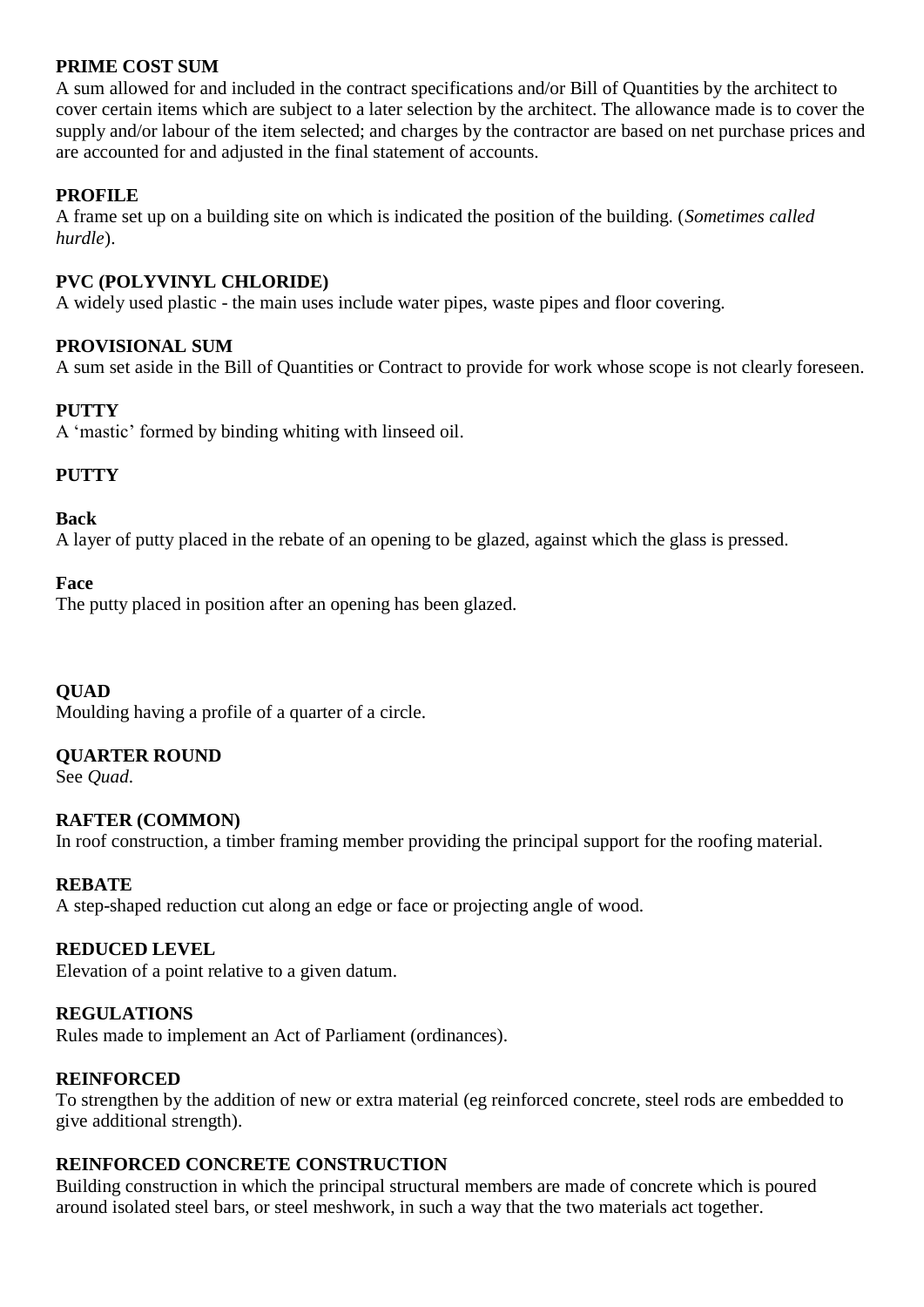# **REINFORCING FABRIC**

Prefabricated steel reinforcement for concrete, consisting of an oblong or square mesh of parallel steel wires welded at points of contact and manufactured in flat sheets or rolls.

# **REINFORCING STEEL**

Steel bars of various sizes and shapes used in concrete construction for giving added strength.

# **RENDERING CEMENT**

The covering of a wall surface with one or more coats of cement mortar.

#### **RETAINING WALL**

Any wall subjected to lateral pressure other than wind pressure and built to retain material.

#### **RETURN**

A term denoting that a feature has been continued at another angle.

#### **REVEAL**

The thickness of wall from the wall face to the door or window frame. The remainder of the thickness of wall is known as the 'jamb'.

# **RIDGE**

The horizontal member at the highest point of a roof where the common rafters meet.

# **RIPPING**

Sawing timber in the direction of the grain.

# **ROOF PITCH**

The angle formed between a sloping roof surface and a horizontal line.

#### **ROOF TRUSS**

A frame designed to carry the loads of a roof and its covering over the full span without intermediate support.

#### **ROUGH SAWN**

Timber direct from the saw.

#### **SAA**

See (*Australian Standard*).

#### **SANDING**

The smoothing down of visible timber or other surfaces with sandpaper.

#### **SAPWOOD**

Wood from outside of trunk, usually high in starch.

#### **SARKING**

A covering of water-proof building paper beneath the external roof covering.

#### **SASH**

The framework in a window, into which the glass is fitted.

#### **SCABBLE**

The dressing down of the roughest irregularities and projections of stonework or the roughening of a smooth finish (eg concrete).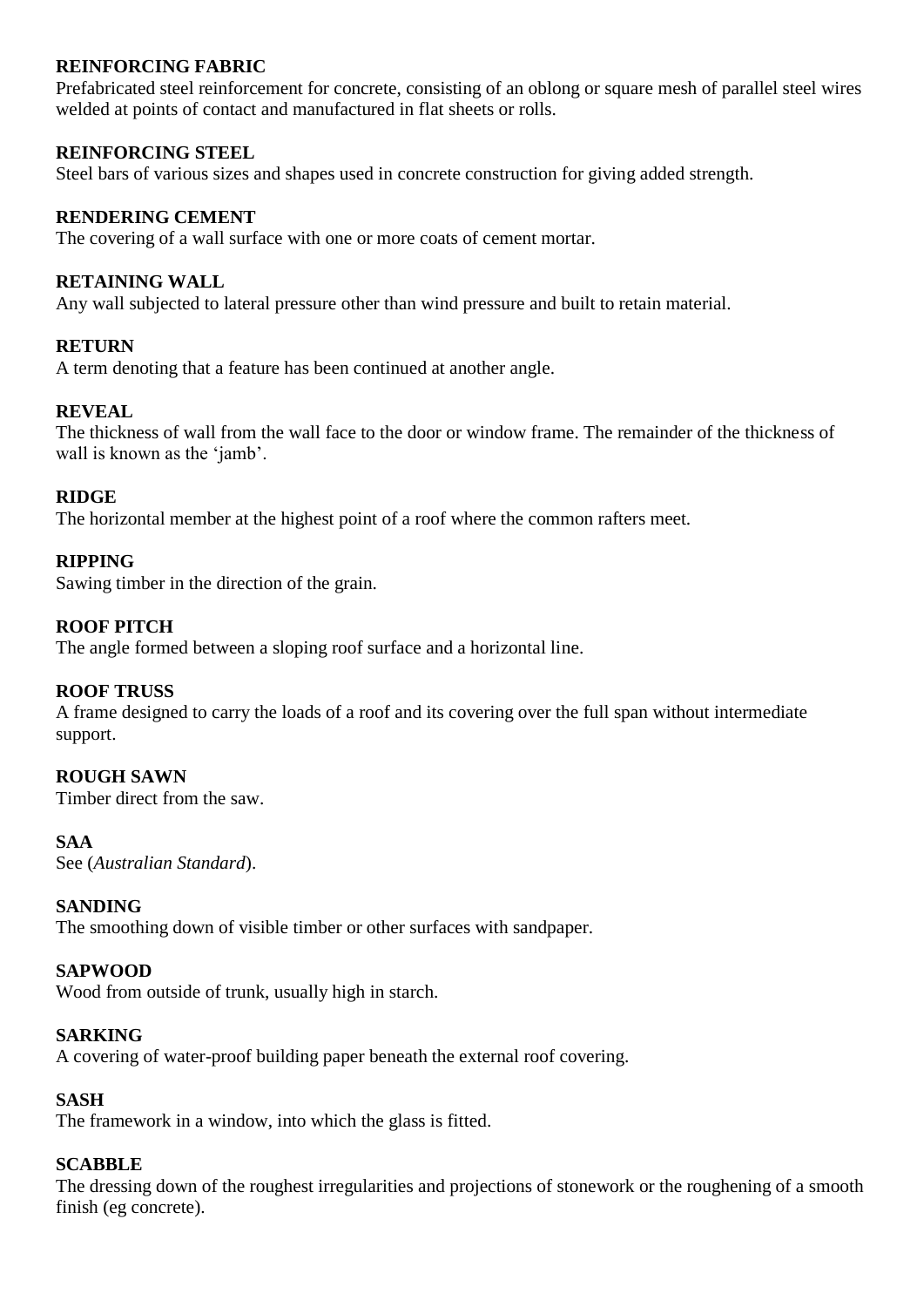# **SCAFFOLDING**

A temporary structure specifically erected to support access platforms or working platforms.

# **SCANTLINGS**

Sawn framing timbers of comparatively small dimensions (eg 100 x 50) in a building.

#### **SCARFING**

The joining of two pieces of timber together in length by which the two ends are cut to lap over and fit each other.

#### **SCREED**

Boards or battens set up to establish the height at which concrete is to be levelled off.

#### **SCREED BOARD**

A board used to level off concrete between screeds.

#### **SCRIBING**

Cutting a piece of timber (eg a moulding), to fit the profile of another to which it is to be fitted.

#### **SEASONED**

Dried timber by air or kiln.

# **SEASONING**

Eliminating excess moisture from timber by air or kiln drying.

# **SEGREGATION**

The tendency for coarse aggregate in concrete to become separated from the cement paste.

#### **SERVICES**

Supply or distribution pipes for cold or hot water, steam or gas; also power cables, telephone cables, lift machinery, transformers, drains, ventilation ducts, and so on.

#### **SHEETING**

Flat sheets of material to protect or cover a building framework.

#### **SHEET FLOORING**

Flooring made up and laid in large sheets.

#### **SILL**

The horizontal member at the bottom of a window frame.

#### **SKEW NAIL**

Nail driven at an oblique angle through a piece of timber and into receiving piece. Usually in opposite pairs.

#### **SKILLION**

A roof shape consisting of a single sloping surface.

#### **SKIRTING**

Moulding to cover the joint between floor and wall flooring.

#### **SLIP JOINT**

A joint so designed that movement of the units joined, by expansion or contraction, is possible without affecting structural soundness or stability.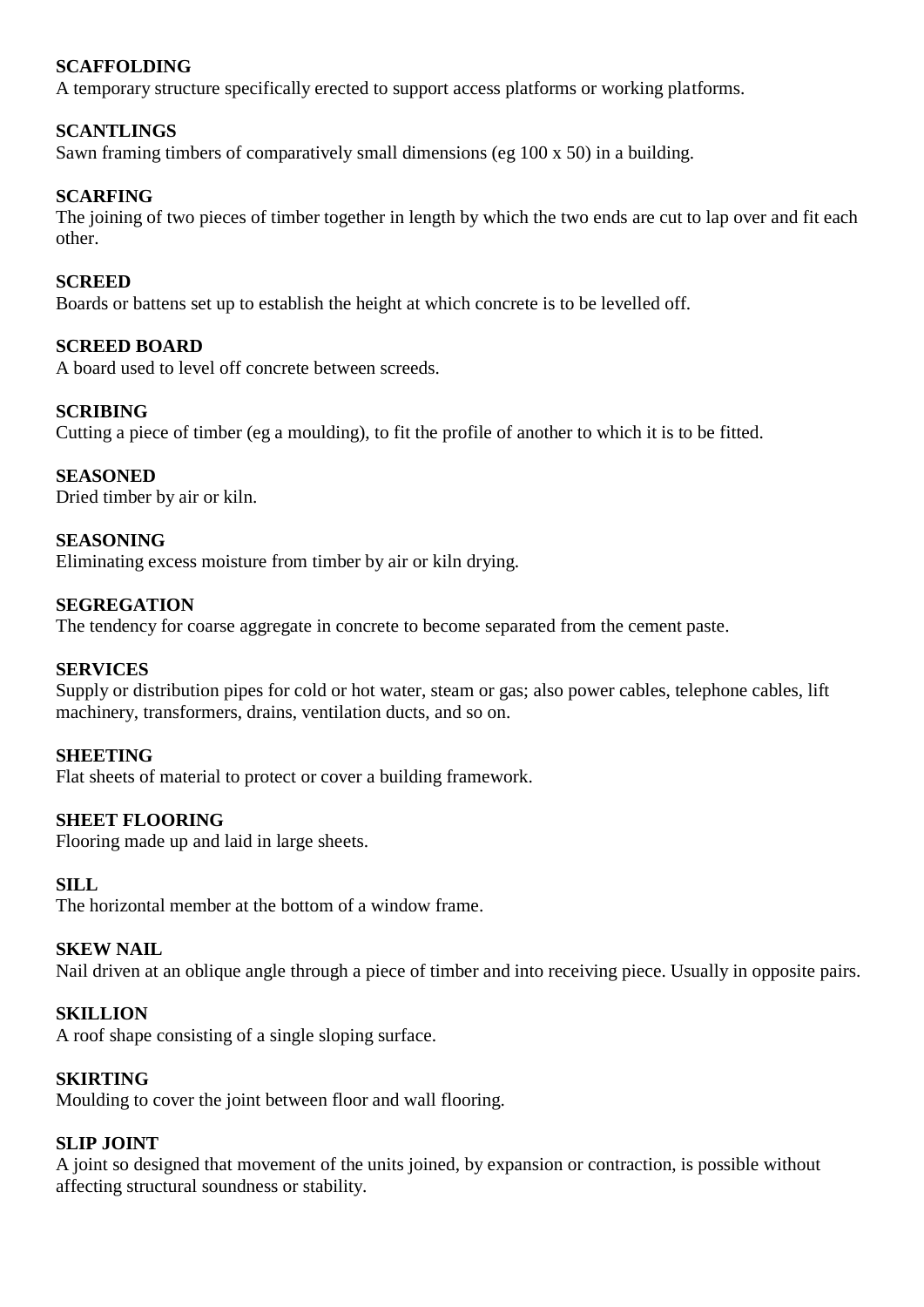# **SLUMP CONE**

A mould into which concrete to be tested by the 'Slump Test' is placed, which is of standard construction in the form of a cone.

# **SOFFIT**

The lower face or under-surface of anything (eg the underface of an arch, the underside of the eaves of a roof).

#### **SOFTWOOD**

A non-pored timber.

# **SOLID PLASTER**

Solid plasterers apply material of a mortar like consistency (usually made of cement mixed with sand and water) covering rough walls of a building to produce a smooth finish.

# **SOIL TEST**

A core of earth taken from specific positions on a building site to test and select the type of footing needed.

#### **SPAN**

Face to face distance between points of support for loadbearing structural members.

#### **SPANDREL**

That part of a wall that is roughly triangular in area, enclosed by the curve of an arch on one side, a horizontal line through the crown of the arch on the top side and a vertical line from its springing on the third side. The triangular space under the outer string of stairs. Infill panel between window sill and floor.

# **SPLICE JOINT**

Joint used to extend timber in length.

# **STEEL FRAME CONSTRUCTION**

Building in which the structural members are of steel or dependent on a steel frame for support.

#### **STIRRUPS**

In reinforced concrete beams, vertical or inclined rods to resist shear stress.

#### **STOOL**

In reinforced concrete, a support for the bottom reinforcement to ensure adequate cover.

#### **STOP (Stopping)**

To fill blemishes in work to be painted, eg nail holes, cracks, to bring them to an even surface after the application of the first or priming coat in timber work generally and prior to painting in plaster work.

#### **STOREY ROD**

A rod used to measure during construction the vertical heights of brick courses, and doors, windows and other openings. Prepared at the start of the job to ensure uniformity of heights throughout.

#### **STRAIGHT EDGE**

A length of timber with the sides and edges even and true, and the edges parallel; used for trueing and plumbing and levelling work.

#### **STRETCHER**

A brick laid with its largest side to the face of the wall.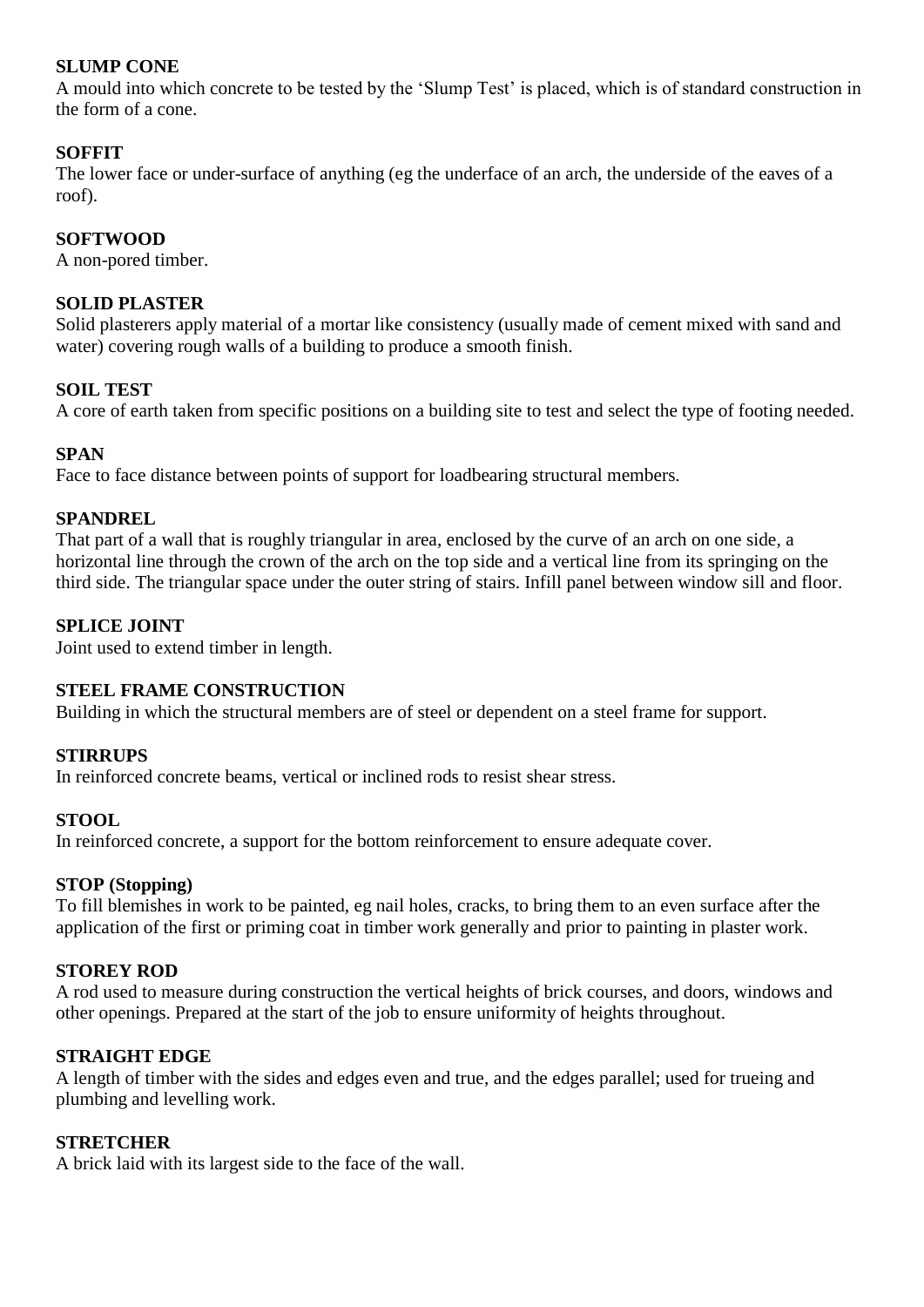# **STRIP FLOORING**

Flooring laid as separate boards, fitting together with a tongue on one edge and a mating groove on the other.

# **STUD**

Vertical member in wall framing.

#### **SUSPENDED CEILINGS**

A ceiling which is suspended from and is not in direct contact with the floor or roof construction above and generally used to conceal services.

#### **SUSPENDED CONCRETE SLAB**

A slab spanning between supporting walls or posts.

# **TAMP**

To pound down or consolidate the material.

# **TEMPLATE**

A guide for forming work to be done.

#### **TILER**

A qualified tradesperson who specialises in laying ceramic tiles on floors and walls.

# **TIMBER**

Wood used for building applications.

# **TOOLED JOINTS**

Mortar joints which are specially prepared by compressing and spreading the mortar after it has set slightly (eg weathered joint, V joint and concave joint.

#### **TRENCH**

In joinery, a groove. In drainage and plumbing, the excavation in which pipes are laid. In foundations, the excavation in which footings are placed.

#### **TRESTLE**

Steel or wood ladder structure used to support, planks to form a working platform.

# **TRUEWOOD**

See *Heartwood*

# **TRUSSED ROOF**

Roof composed of roof trusses.

#### **TUNGSTEN-TIPPED**

Inserts of tungsten carbide welded to the tips of circular saw teeth and drills to minimise the need for resharpening.

#### **U BOLT**

An iron bar bent into a U-shaped bolt, with screw threads and nuts on each end.

# **UNDERCOAT**

A coat of paint between the priming and the finishing coats.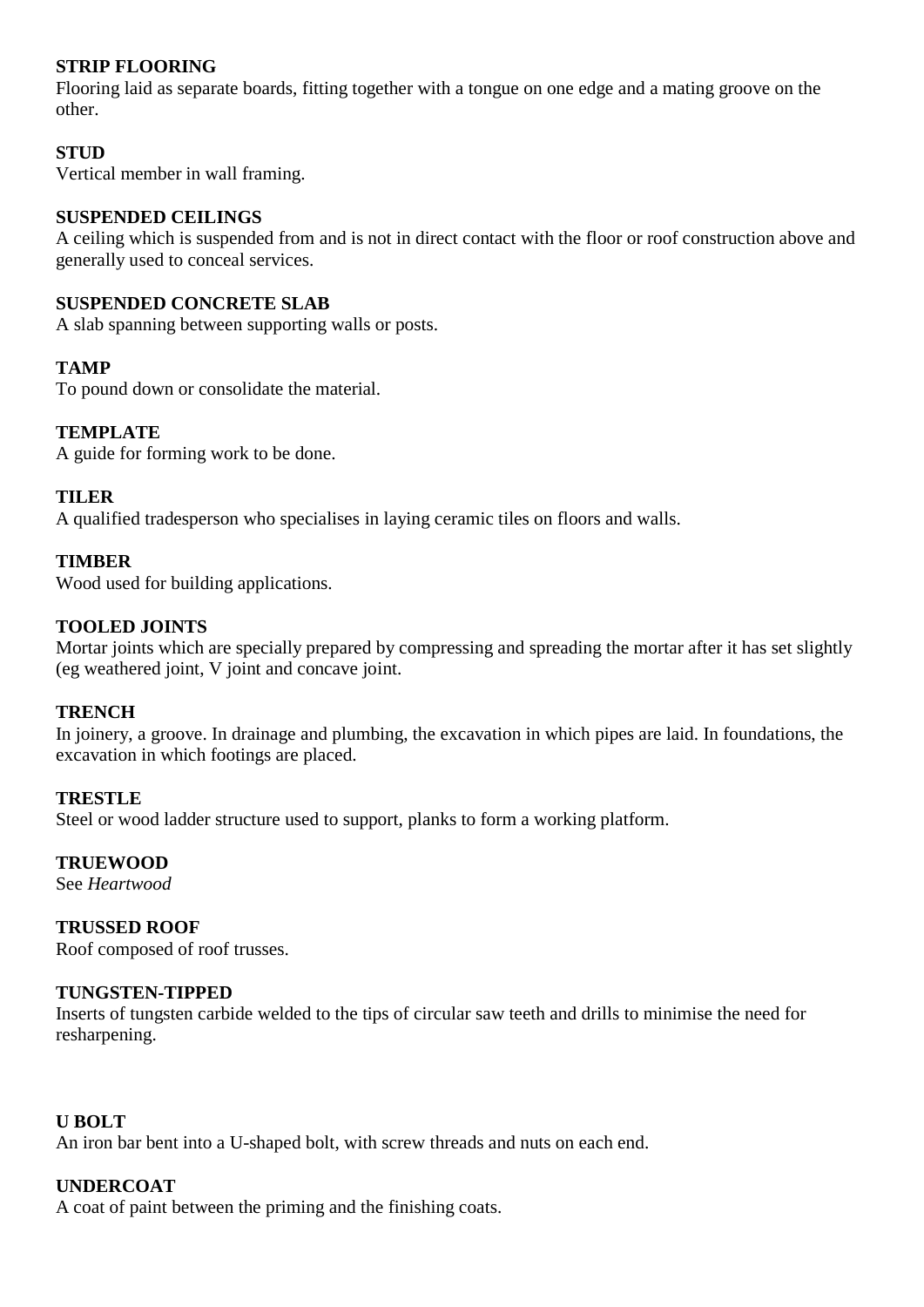# **UNDERPINNING**

The construction of new footings and walling under the footings of an existing structure which have failed or may fail.

# **VALLEY**

The internal angle formed by two inclined slopes of a roof of an internal corner.

#### **VAPOUR BARRIER**

Impervious membrane providing a barrier against water vapour.

# **VERMIN PROOFING**

Wire mesh fixed to bottom plate and set into mortar joint in brick veneer buildings to prevent entry of vermin into cavity.

#### **VERTICAL LINE**

Line at right angles to horizontal line.

#### **VOLUME BATCHING**

Proportioning the raw materials to a concrete mix by their volume.

#### **WALL SHEETING**

Materials used for external and internal linings, eg strawboard, fibre cement, fibrous plaster, plaster wall board, compressed wood fibre board.

#### **WALL TIE**

A steel wire tying brickwork to timber frame.

#### **WATER CEMENT RATIO**

The ratio between the amount of water and the amount of cement present in concrete.

#### **WATERPROOF**

Materials and construction which will prevent water from passing through walls and joints.

#### **WATERPROOF CEMENT**

A cement which, when set, is watertight.

#### **WATERPROOFING WALLS**

The making of walls impervious to water or dampness by mixing a compound with the concrete, or by applying a compound to the surface of the wall.

#### **WEDGES , Folding (Fox Wedges)**

Timber wedges used in pairs for lifting and tightening. In Australia commonly called 'fox-wedges'.

#### **WEEP HOLES**

Openings sometimes left in the perpend of a brickwork course over flashings, and at the bottom of wall cavities for drainage purposes.

#### **WIND BRACE**

A structural member, either a tie or a strut, used to resist lateral wind loads.

#### **WIND LOAD**

The estimated pressure or force exerted upon a structure by the wind, which must be provided for in the design of the structure.